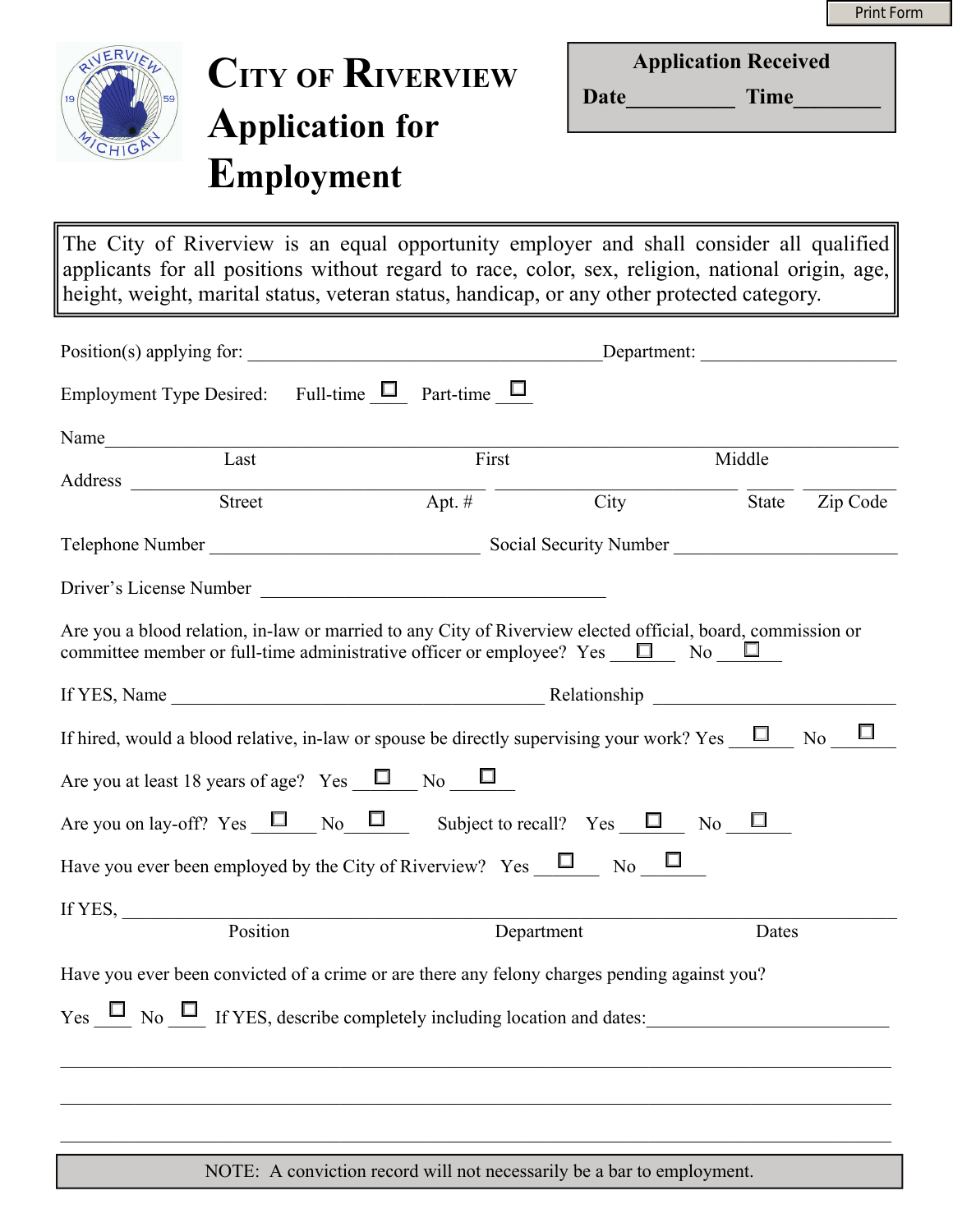#### **EDUCATION**

|                                                                                                                                                                                                        |                    | LIUUCALIUI                      |                                                                                     |                                   |
|--------------------------------------------------------------------------------------------------------------------------------------------------------------------------------------------------------|--------------------|---------------------------------|-------------------------------------------------------------------------------------|-----------------------------------|
|                                                                                                                                                                                                        | <b>High School</b> | Vocational/<br><b>Technical</b> | College                                                                             | <b>Graduate Degree</b><br>Program |
| School Name                                                                                                                                                                                            |                    |                                 |                                                                                     |                                   |
| City/State                                                                                                                                                                                             |                    |                                 |                                                                                     |                                   |
| Did you Graduate?                                                                                                                                                                                      |                    |                                 | Yes $\Box$ No $\Box$ Yes $\Box$ No $\Box$ Yes $\Box$ No $\Box$ Yes $\Box$ No $\Box$ |                                   |
|                                                                                                                                                                                                        | GED $\Box$         |                                 |                                                                                     |                                   |
| Degree/Certificate                                                                                                                                                                                     |                    |                                 |                                                                                     |                                   |
| Major/Minor                                                                                                                                                                                            |                    |                                 |                                                                                     |                                   |
|                                                                                                                                                                                                        |                    |                                 |                                                                                     |                                   |
| Describe any specialized training, apprenticeships, internships, skills, licenses, certificates and extra-curricular<br>activities or hobbies that might pertain to the position you are applying for: |                    |                                 |                                                                                     |                                   |

| Please provide any information which may be relevant to the qualifications of the position for which you are |  |  |  |  |
|--------------------------------------------------------------------------------------------------------------|--|--|--|--|
| applying.                                                                                                    |  |  |  |  |

 $\mathcal{L}_\mathcal{L} = \mathcal{L}_\mathcal{L} = \mathcal{L}_\mathcal{L} = \mathcal{L}_\mathcal{L} = \mathcal{L}_\mathcal{L} = \mathcal{L}_\mathcal{L} = \mathcal{L}_\mathcal{L} = \mathcal{L}_\mathcal{L} = \mathcal{L}_\mathcal{L} = \mathcal{L}_\mathcal{L} = \mathcal{L}_\mathcal{L} = \mathcal{L}_\mathcal{L} = \mathcal{L}_\mathcal{L} = \mathcal{L}_\mathcal{L} = \mathcal{L}_\mathcal{L} = \mathcal{L}_\mathcal{L} = \mathcal{L}_\mathcal{L}$ 

 $\_$  , and the contribution of the contribution of the contribution of the contribution of the contribution of  $\mathcal{L}_\text{max}$ 

 $\_$  , and the contribution of the contribution of the contribution of the contribution of the contribution of  $\mathcal{L}_\text{max}$ 

 $\_$  , and the contribution of the contribution of the contribution of the contribution of the contribution of  $\mathcal{L}_\text{max}$ 

 $\mathcal{L}_\mathcal{L} = \mathcal{L}_\mathcal{L} = \mathcal{L}_\mathcal{L} = \mathcal{L}_\mathcal{L} = \mathcal{L}_\mathcal{L} = \mathcal{L}_\mathcal{L} = \mathcal{L}_\mathcal{L} = \mathcal{L}_\mathcal{L} = \mathcal{L}_\mathcal{L} = \mathcal{L}_\mathcal{L} = \mathcal{L}_\mathcal{L} = \mathcal{L}_\mathcal{L} = \mathcal{L}_\mathcal{L} = \mathcal{L}_\mathcal{L} = \mathcal{L}_\mathcal{L} = \mathcal{L}_\mathcal{L} = \mathcal{L}_\mathcal{L}$ 

 $\_$  , and the contribution of the contribution of the contribution of the contribution of the contribution of  $\mathcal{L}_\text{max}$ 

 $\_$  , and the contribution of the contribution of the contribution of the contribution of the contribution of  $\mathcal{L}_\text{max}$ 

#### Personal References *(DO NOT INCLUDE FAMILY MEMBERS OR FORMER EMPLOYERS)*

|              | Name | Address | Telephone |
|--------------|------|---------|-----------|
| ി<br>∸       |      |         |           |
| $\mathbf{a}$ |      |         |           |

### **MILITARY SERVICE RECORD**

| Have you had any experience in the Armed Forces of the United States of American or in a State National |
|---------------------------------------------------------------------------------------------------------|
| Guard? Yes $\Box$ No $\Box$ If YES, what branch?                                                        |

Rank at Discharge

NOTE: A dishonorable discharge from the military will not necessarily be a bar to employment.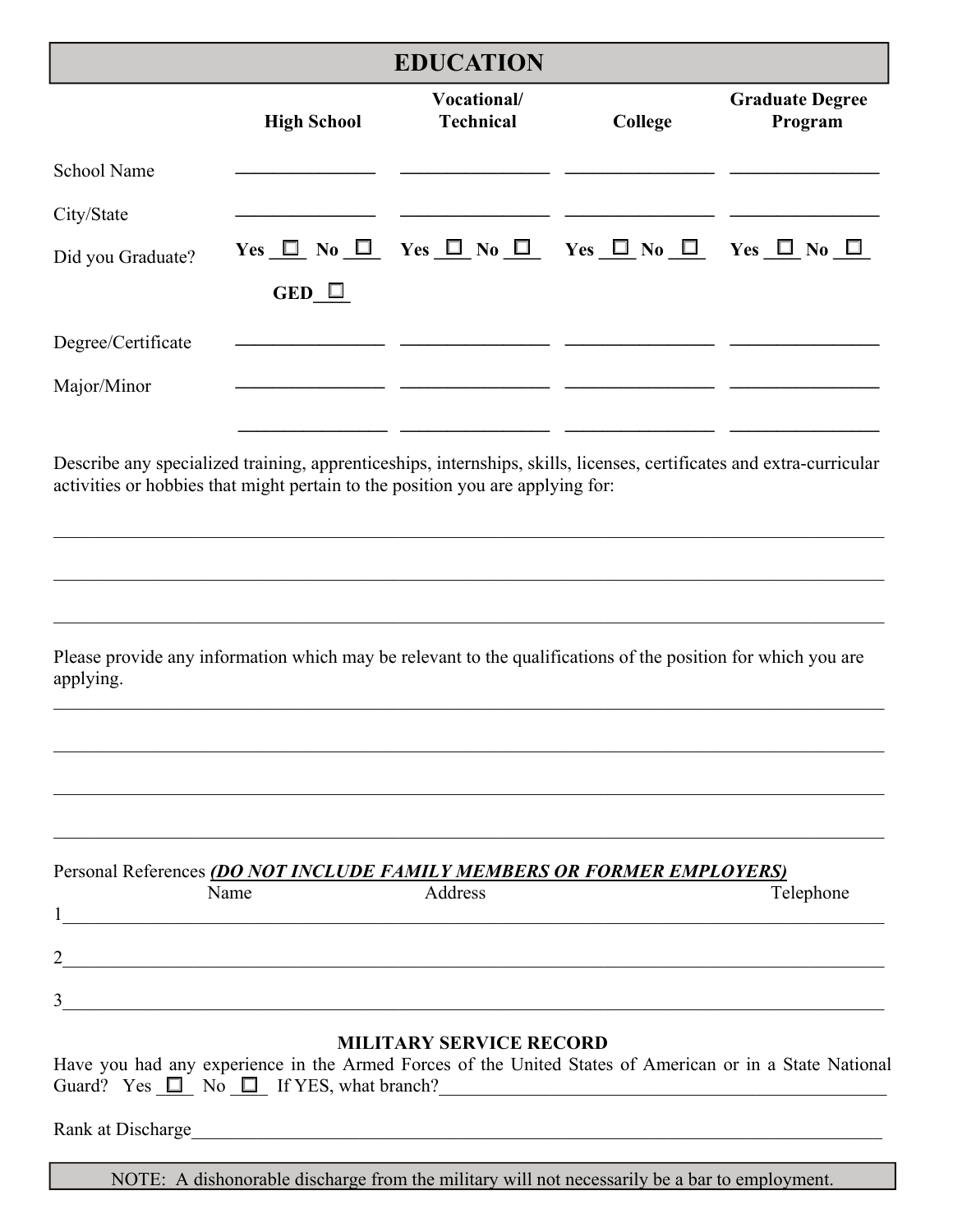### **EMPLOYMENT HISTORY**

**List each job held. Start with your present or last job first.** 

| Employer              | <b>Dates</b><br><b>From</b> | T <sub>0</sub> | <b>Work Performed</b> |
|-----------------------|-----------------------------|----------------|-----------------------|
| Address & Telephone   |                             |                |                       |
| Job Title             | <b>Hourly Rate/Salary</b>   |                |                       |
| Supervisor            | <b>Start</b>                | Final          |                       |
| Reason(s) for Leaving |                             |                |                       |

| Employer              | <b>Dates</b><br>From      | T <sub>0</sub> | <b>Work Performed</b> |
|-----------------------|---------------------------|----------------|-----------------------|
| Address & Telephone   |                           |                |                       |
| Job Title             | <b>Hourly Rate/Salary</b> |                |                       |
| Supervisor            | <b>Start</b>              | Final          |                       |
| Reason(s) for Leaving |                           |                |                       |

| Employer              | <b>Dates</b><br><b>From</b> | T <sub>0</sub> | <b>Work Performed</b> |
|-----------------------|-----------------------------|----------------|-----------------------|
| Address & Telephone   |                             |                |                       |
| Job Title             | <b>Hourly Rate/Salary</b>   |                |                       |
| Supervisor            | <b>Start</b>                | Final          |                       |
| Reason(s) for Leaving |                             |                |                       |

| Employer              | <b>Dates</b><br>From      | To    | <b>Work Performed</b> |
|-----------------------|---------------------------|-------|-----------------------|
| Address & Telephone   |                           |       |                       |
| Job Title             | <b>Hourly Rate/Salary</b> |       |                       |
| Supervisor            | <b>Start</b>              | Final |                       |
| Reason(s) for Leaving |                           |       |                       |

**May** we contact your present and/or former employer(s)? Yes  $\Box$  Only if a finalist  $\Box$